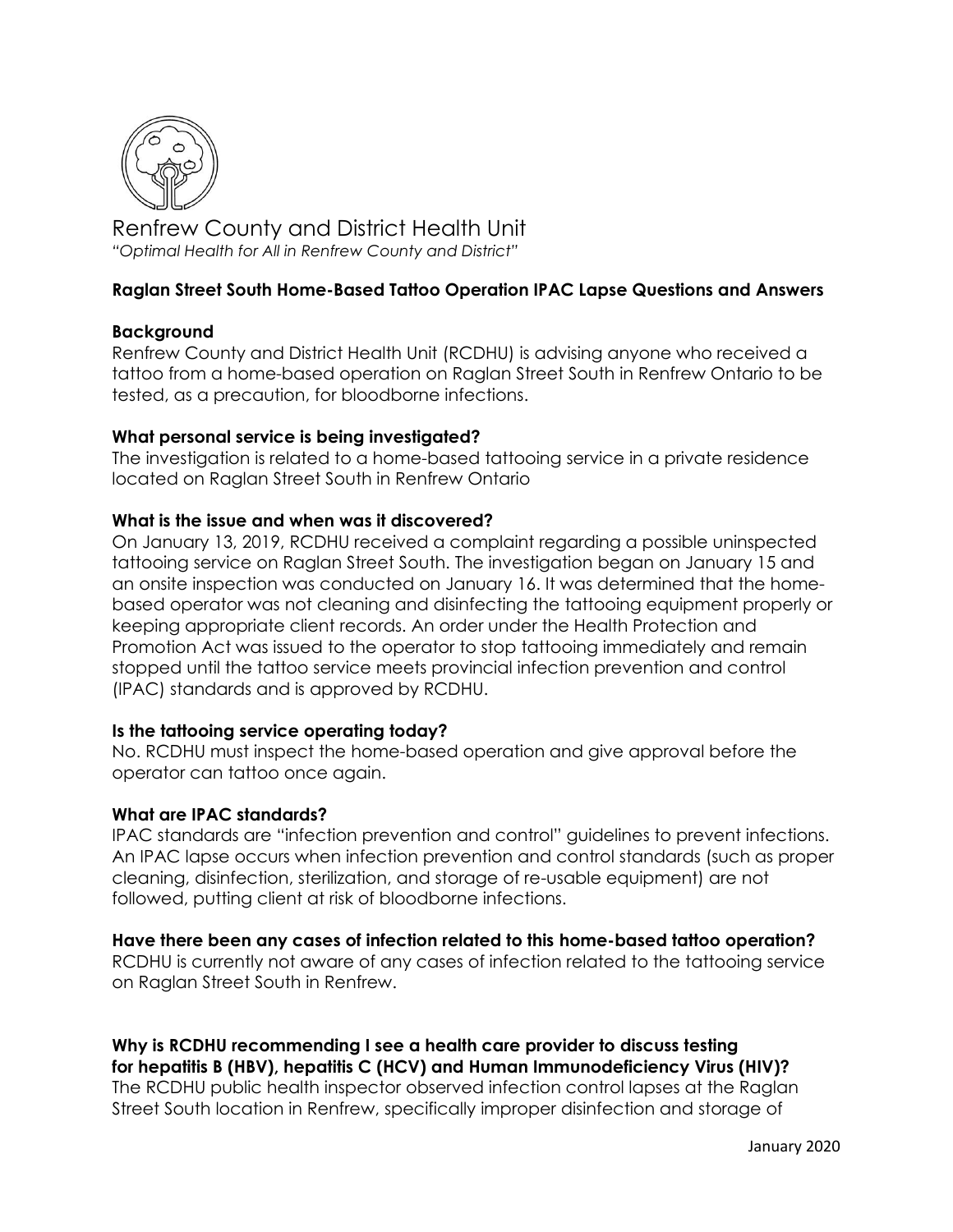tattooing equipment and possible cross contamination of tattooing ink. These practices carry a low risk of transmitting infectious diseases, such as HBV, HCV and, to a lesser extent, HIV. Although the risk of bloodborne infections is low, as a precaution, RCDHU recommends that all clients that have received a tattoo at the home-based location on Raglan Street South in Renfrew contact a health care provider (doctor, nurse practitioner or walk-in clinic) to discuss testing.

# **What are bloodborne infections?**

Bloodborne infections (BBIs) are caused by viruses that are carried in the blood and can cause illness in people. They can be transmitted through contact with blood and other bodily fluids. In tattoo operations, bloodborne viruses may be transmitted through unclean or inadequately disinfected equipment that come in contact with blood from the client being tattooed.

## **What should people who were tattooed at the home-based operation on Raglan Street South location tell their doctor?**

Clients who received a tattoo there should take these questions and answers to their doctor to discuss getting tested for HBV, HCV and HIV. Health care providers can call RCDHU at 613-735-8654 extension 555 as well.

## **What does the testing involve?**

Blood samples are collected and sent to a laboratory for analysis. The tests are free for Ontario residents and covered by the Ontario Health Insurance Plan (OHIP).

## **Should my partner or other family members be tested?**

Only clients who received a tattoo are advised to discuss testing with their doctor. The risk of disease from this situation is low. Discussing testing with a doctor is being recommended as a precaution.

## **I am already vaccinated for hepatitis B, should I still see my doctor?**

Yes. RCDHU recommends that all clients see their doctor, even if they have been vaccinated against hepatitis B. This is because there is a risk of transmission of other bloodborne diseases, including hepatitis C, and to a lesser extent HIV.

## **When will my test results be available and where can I get them?**

Test results will be sent back to your family doctor or other ordering physician (e.g., walk-in clinic doctor) within two weeks of being submitted. Your health care provider can provide information about how to follow up on your results and any further testing or treatment that you may require.

## **If a test result is positive, what are the next steps?**

Your health care provider will receive all test results and will contact you if results are positive for any illness. Hepatitis B, Hepatitis C and HIV are all reportable diseases. All positive tests will also be reported to RCDHU and a public health nurse will contact you for recommended follow-up.